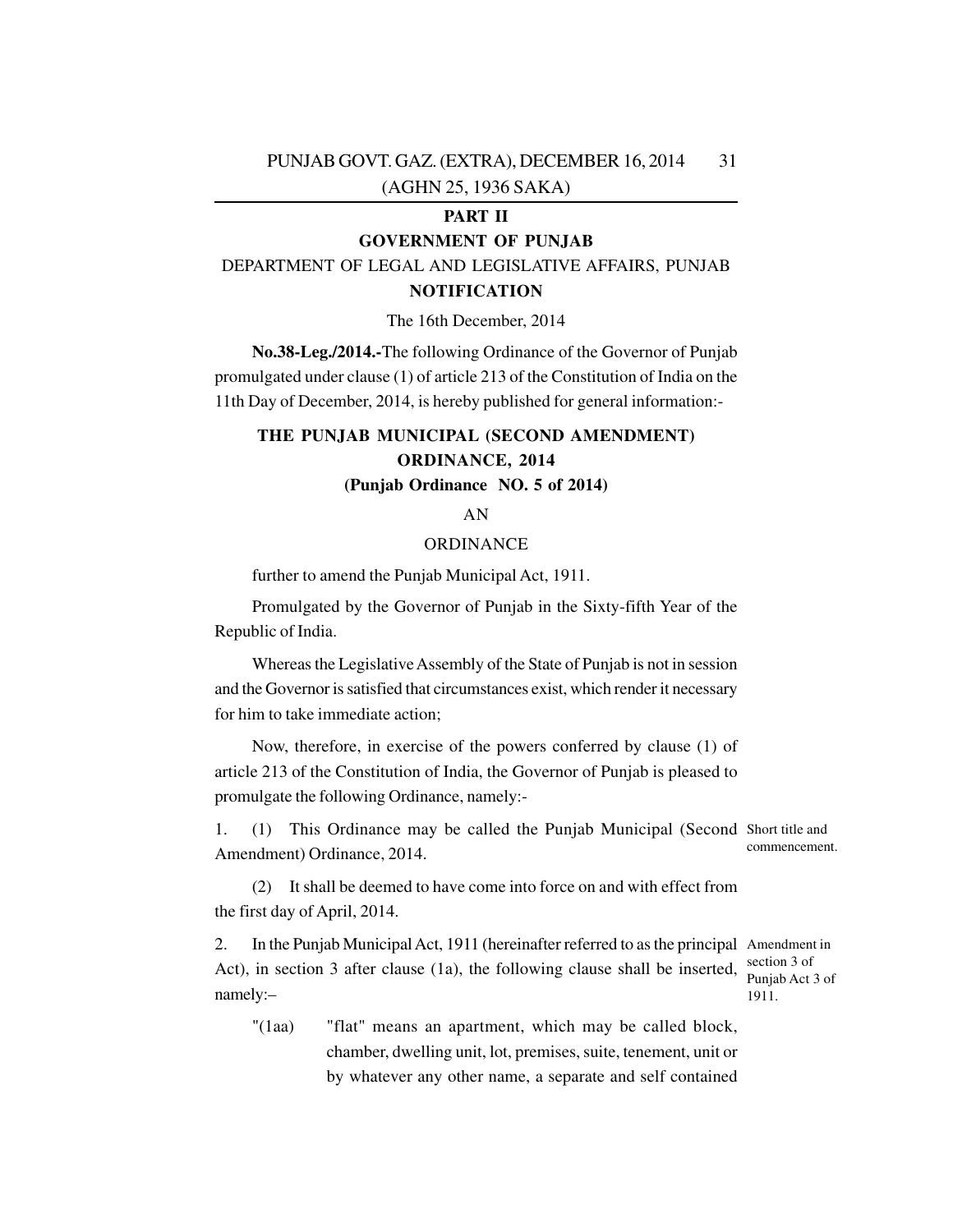| 32 | PUNJAB GOVT. GAZ. (EXTRA), DECEMBER 16, 2014 |
|----|----------------------------------------------|
|    | (AGHN 25, 1936 SAKA)                         |

part of any property, including one or more rooms or enclosed spaces, located on one or more floors, or any part or parts thereof, in a building, or in a portion of land, used or intended to be used for residence, or for any other type of independent use ancillary to the residential purpose, and with a direct exit to a public street, road or to a common area leading to such street, or road, and includes any garage or room, whether or not adjacent to the building in which such apartment is located for the use by the owner of such apartment for parking any vehicle or for the residence of any domestic servant employed in such apartment;".

- 3. In the principal Act, in section 61, in sub-section (1),-
	- (A) for clauses (a), (aa) and (aaa), the following clauses shall be substituted, namely: -
		- "(a) (i) A tax payable by the owner of building and land:

Provided that in the case of building and land occupied by tenants in perpetuity, the tax shall be payable by such tenants.

(ii) The tax payable under clause (i) shall be levied at such rate and shall be calculated in such manner as the State Government may specify, by notification to be published in the Official Gazette:

Provided that the owner or the occupier, as the case may be, shall be at liberty to pay the tax on building and/or land as per the calculations to be made in accordance with the provisions of either the principal Act, as amended by the Punjab Municipal (Amendment) Act, 2014 (Punjab Act No. 18 of 2014), or the Punjab Municipal (Second Amendment) Ordinance, 2014, as he thinks appropriate.

- (aa) Notwithstanding anything contained in clauses (i) and (ii) clause (a),-
	- (A) no tax shall be leviable on vacant land, and building

Amendment in section 61 of Punjab Act 3 of 1911.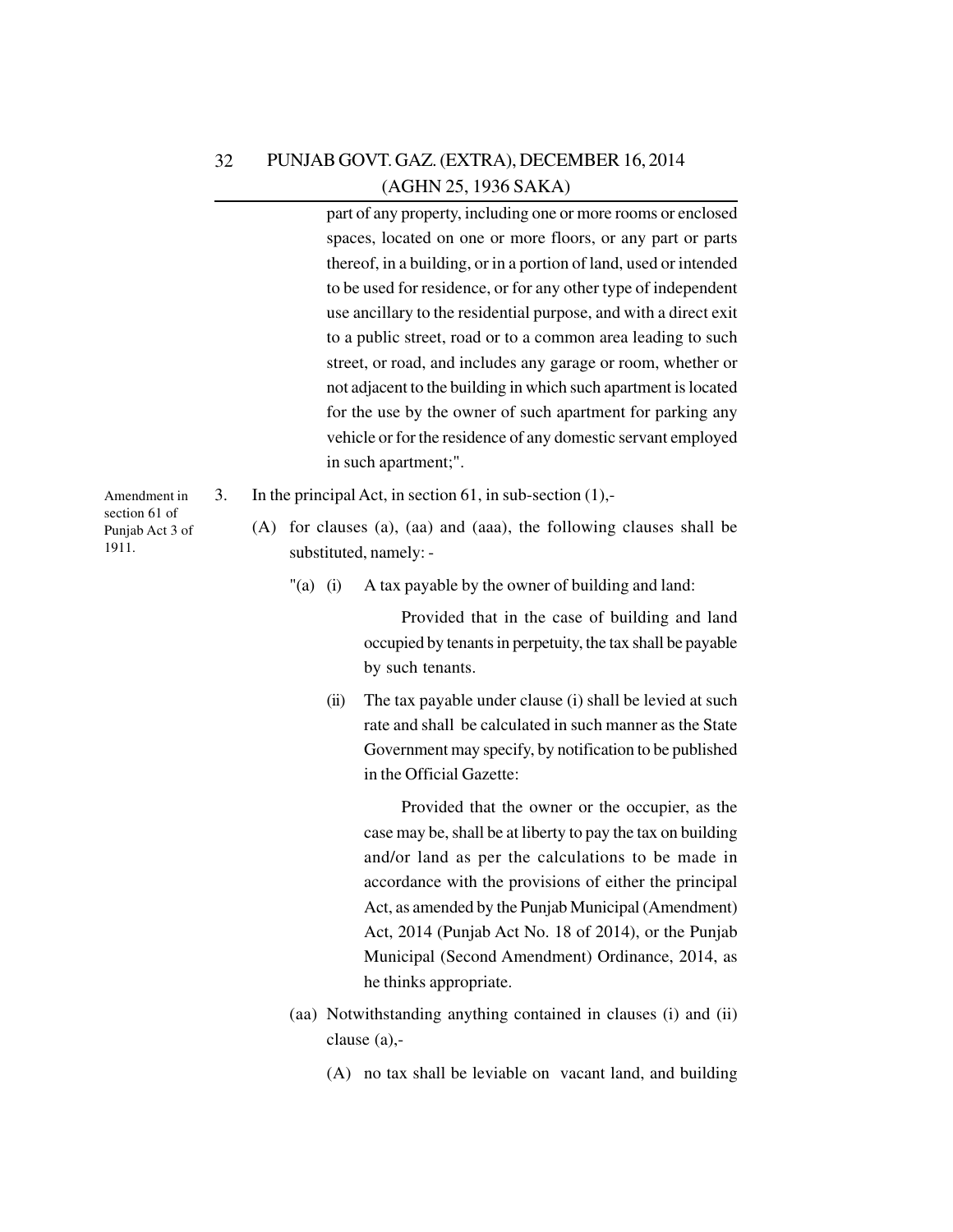|    | and/or land,-                                                                                                                                                                                                                                                                                                                                                                                                                                                                                    |
|----|--------------------------------------------------------------------------------------------------------------------------------------------------------------------------------------------------------------------------------------------------------------------------------------------------------------------------------------------------------------------------------------------------------------------------------------------------------------------------------------------------|
| Ι. | exclusively used for,-                                                                                                                                                                                                                                                                                                                                                                                                                                                                           |
|    | religious purposes, religious rites, religious<br>(i)<br>ceremonies, religious festivals;                                                                                                                                                                                                                                                                                                                                                                                                        |
|    | cremation grounds, burial grounds;<br>(ii)                                                                                                                                                                                                                                                                                                                                                                                                                                                       |
|    | gaushalas, stray animal care centers;<br>(iii)                                                                                                                                                                                                                                                                                                                                                                                                                                                   |
|    | historical and heritage buildings, so notified by the<br>(iv)<br>State Government, Central Government or United<br>Nations Educational, Scientific and Cultural<br>Organization;                                                                                                                                                                                                                                                                                                                 |
|    | old age homes, homes for disabled, homes for<br>(v)<br>orphans and homes for destitute;                                                                                                                                                                                                                                                                                                                                                                                                          |
|    | the building or land owned and used by the<br>(vi)<br>committee;                                                                                                                                                                                                                                                                                                                                                                                                                                 |
|    | (vii) the building or land used for Schools and Colleges<br>owned or aided by the State Government;                                                                                                                                                                                                                                                                                                                                                                                              |
|    | (viii) the building or land of Hospitals or Dispensaries<br>owned by the State Government;                                                                                                                                                                                                                                                                                                                                                                                                       |
|    | parking space (only in respect of multi-storey flats<br>(ix)<br>or buildings); and                                                                                                                                                                                                                                                                                                                                                                                                               |
|    | land used for agricultural or horticultural purposes;<br>(x)                                                                                                                                                                                                                                                                                                                                                                                                                                     |
| Π. | belonging to units or projects covered under the 'Fiscal<br>Incentives for Industrial Promotion-2013' as notified by<br>the Government of Punjab, Department of Industries<br>and Commerce, vide No. CC/FIIP/2013/5343 dated 5th<br>December, 2013, the exemption shall be available to such<br>Units or Projects subject to the terms and conditions set<br>and to the extent indicated therein, on production of a<br>certificate from the nodal agency specified in the said<br>Notification; |
|    |                                                                                                                                                                                                                                                                                                                                                                                                                                                                                                  |

III. pertaining to residential houses (without any condition of storeys) measuring 50 square yards or below or single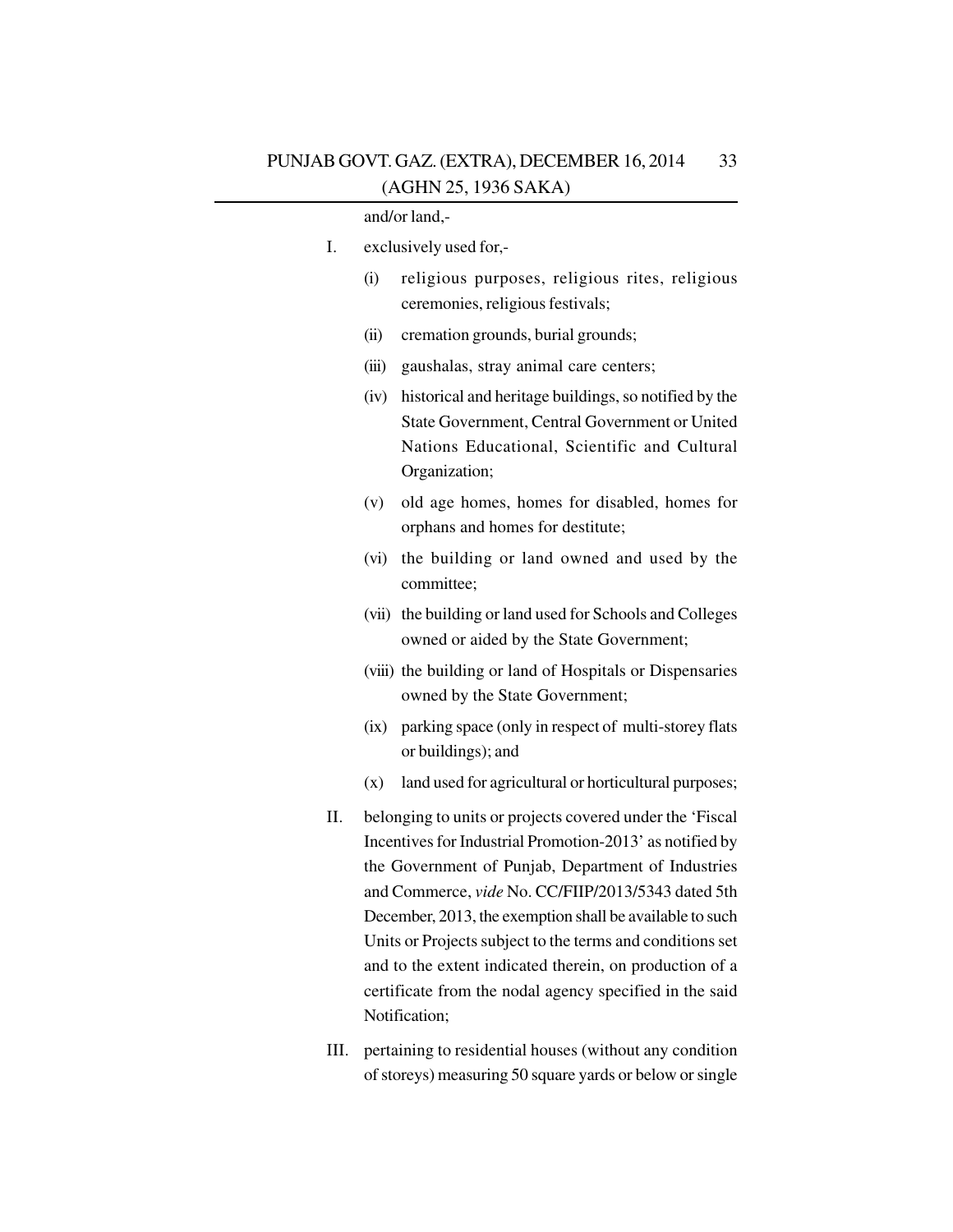storey residential houses (inclusive of mumti and water tanks) measuring 125 square yards or below or residential flats having super covered area measuring 500 square feet or below;

- IV. in the area falling within a newly constituted Municipal Council /Nagar Panchayat on or after the first day of April, 2014, for a period of three years to be reckoned from the date of such constitution;
- V. in the area falling within a Municipal Council or Nagar Panchayat, constituted prior to the first day of April, 2014, but had not completed three years on this date, for a period of three years to be reckoned from the said date;
- VI. in the area included in a Municipal Council/Nagar Panchayat on or after the first day of April, 2014, for a period of three years to be reckoned from the date of such inclusion;
- VII. in the area which was included in a Municipal Councils or Nagar Panchayat within the period of three years prior to the first day of April, 2014, but had not completed three years on this date, for a period of three years to be reckoned from the said date;
- VIII. owned by the following categories of persons:-
	- (i) Freedom Fighters, who are receiving pension as such from the Central Government or the State Government or both, as the case may be;
	- (ii) Persons living below poverty line who possess requisite card, issued in support thereof; and
	- (iii) Persons, who had served, or are serving, in any rank, whether as a combatant or a non-combatant, in the Naval, Military or Air Forces of the Union of India;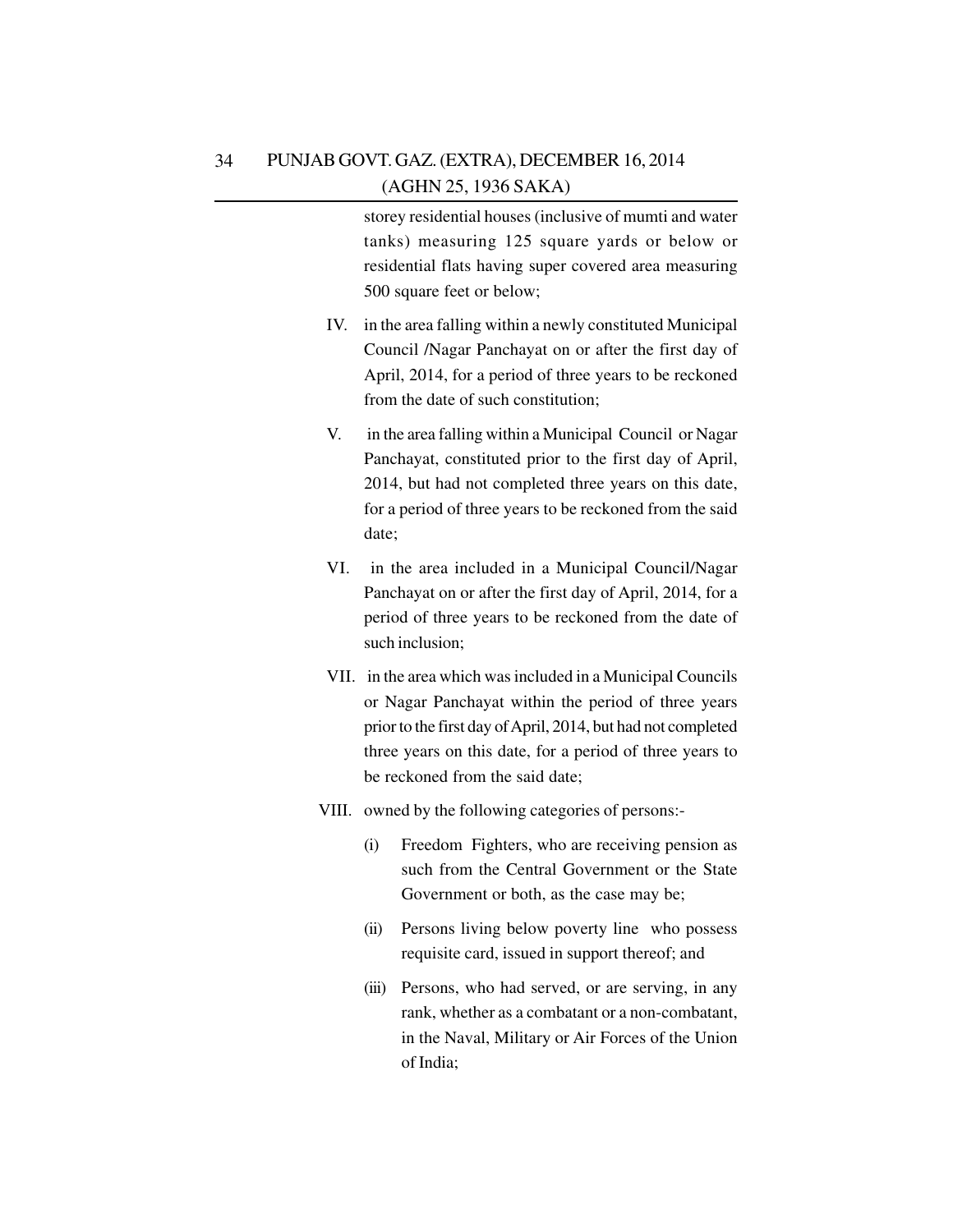Explanation:-The expression 'vacant land' shall construe the land comprising any plot which does not contain any structure, may be pucca or kacha.

- (B) the building and land owned by the following categories of persons shall be exempted for the payment of tax of five thousand rupees per financial year:-
	- (i) Widows; and
	- (ii) Handicapped persons, who are as if being assesses entitled for the time being to the benefits of deduction under section 80 U of the Income Tax Act, 1961;
- (C) the building and/or land of all educational institutions, other than Governmental and Government aided, shall be exempted for the payment of fifty per cent of the tax assessed for a financial year:

Provided that if it appears to the State Government to be expedient and necessary, at any time, it may review the exemptions granted, by an order to be published in the Official Gazette.".

- (AA) after clause (f) and proviso thereunder, the following clause shall be inserted, namely:-
	- "(g) a tax on advertisements other than advertisements published in newspapers:".

4. In the principal Act, after section 79, the following sections shall be Insertion of new inserted, namely:-

sections 79A, 79B, 79C, 79D, Act 3 of 1911.

**"79A.** (I) Every person, who erects, exhibits, fixes or retains upon or  $\frac{79E}{\Lambda}$  in Punjab over any land, building, wall, boarding, frame, post or structure or upon or any vehicle any advertisement or, who displays any advertisement to public view in any manner whatsoever, visible from a public street or public place (including any advertisement exhibited by means of cinematograph), shall pay for every advertisement which is so erected, exhibited, fixed or retained or so displayed to public view, a tax calculated at such rates, as may from time to time, be specified by the Government by notification in the Official Gazette: Tax on advertisements

Provided that no tax shall be levied under this section on any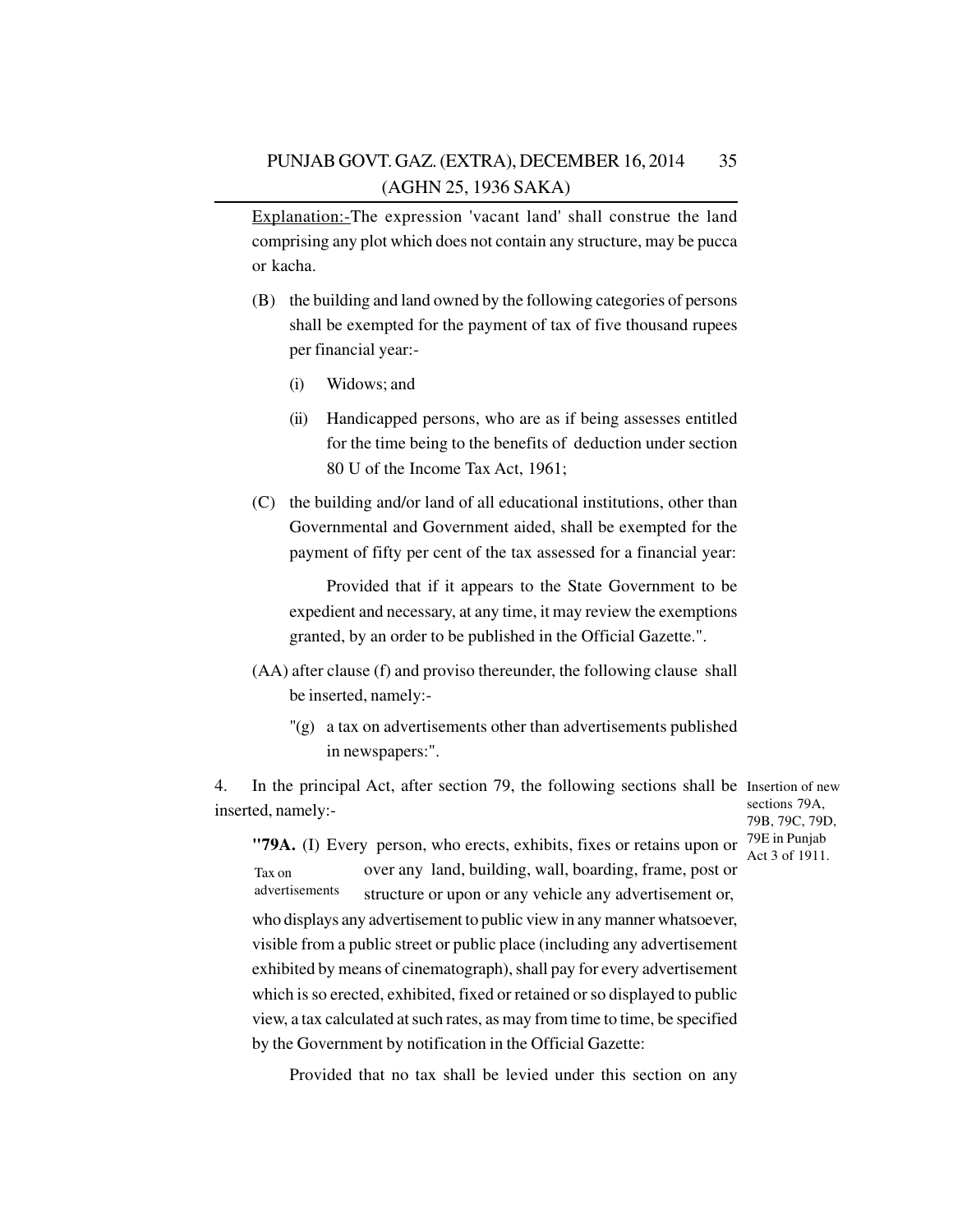advertisement, which,-

- (a) is exhibited within the window of a building if the advertisement relates to the profession or business carried on in that building; or
- (b) relates to the trade, profession or business carried on within the building or land upon or over which such advertisement is exhibited or to any sale or letting of such building or land or any effects therein or to any sale entertainment or meeting to be held on or upon or in the same; or
- (c) relates to the name of the building or land upon or over which the advertisement is exhibited, or the name of the owner or occupier of such building or land; or
- (d) relates to the business of a railway administration and is exhibited within any railway station or upon any wall or other property of a railway administration; or
- (e) relates to any activity of the State Government, Union of India, the Municipal Council or the Nagar Panchayat.

(2) The tax on any advertisement leviable under this section shall be payable in advance in such number of installments and in such manner as may be determined by bye–laws made in this behalf.

Explanation 1. - The word "structure" in this section includes any movable board on wheels used as an advertisement or an advertisement medium.

Explanation 2. - The word "advertisement" in relation to a tax on advertisement under this Act means any word, letter, model, sign, placard, notice, device or representation whether illuminated or not, in the nature of and employed wholly or in part for the purposes of advertisement, announcement or direction.

**79B.** (1) No advertisement shall be erected, exhibited, fixed or retained upon or over any building or land, wall, boarding, frame, post or structure or place within the Municipality without the written permission of the *Executive* Officer granted in accordance with bye-laws made under this Act. Prohibition of advertisements without written permission of Executive Officer.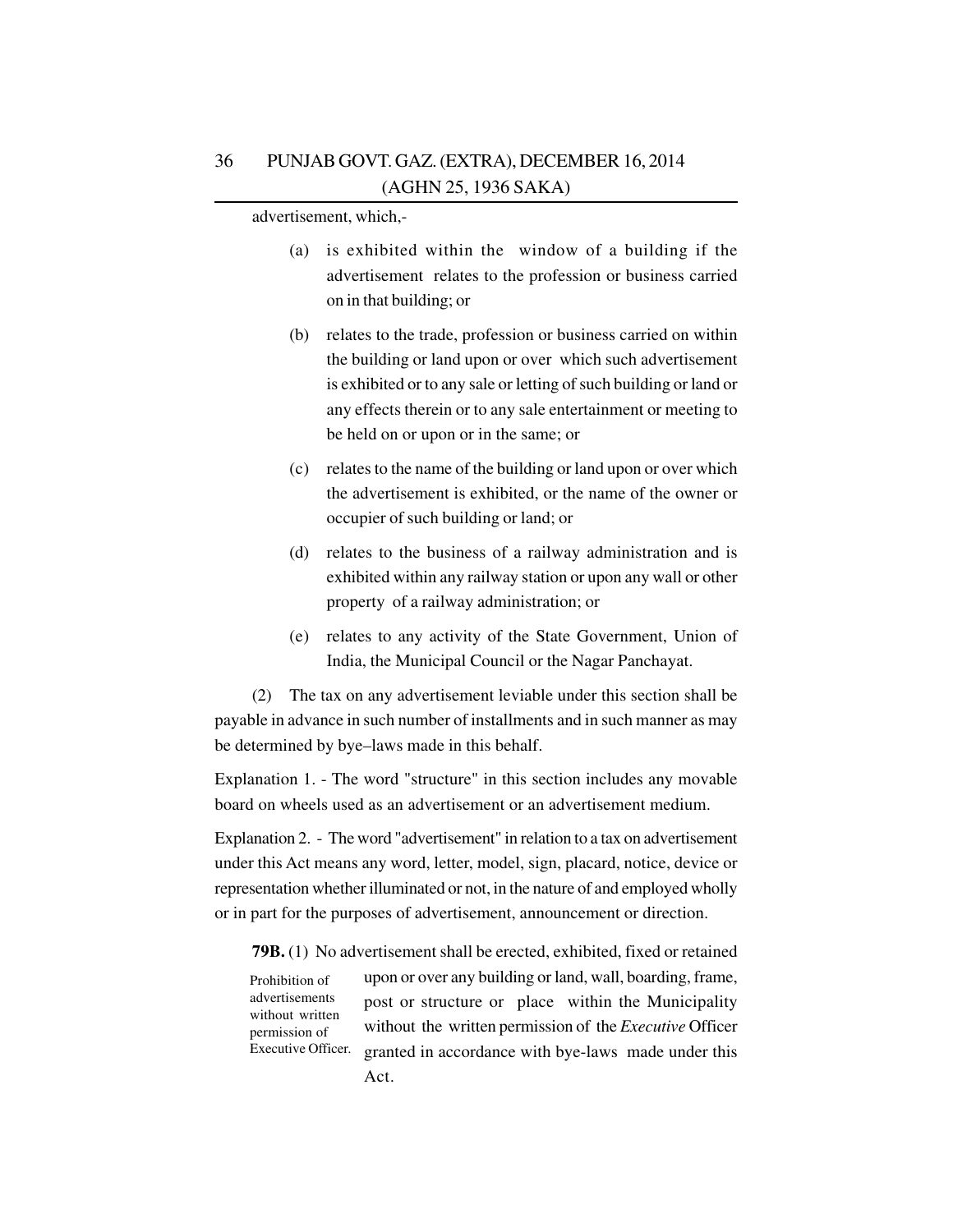- (2) The Executive Officer shall not grant such permission, if-
	- (a) the advertisement contravenes any bye-law made under this Act; or
	- (b) the tax, if any, due in respect of the advertisement has not been paid.

(3) Subject to the provisions of sub-section (2), in the case of an advertisement liable to the advertisement tax, the Executive Officer shall grant permission for the period for which the payment of the tax has been paid.

**79C.** The permission granted under section 79B shall become void in the following cases namely:- Permission of Executive Officer to become void in certain cases.

- (a) if the advertisement contravenes any bye-law made under this Act;
- (b) if any material change is made in the advertisement or any part thereof without the pervious permission of the Executive Officer;
- (c) if the advertisement or any part thereof falls otherwise than through accident;
- (d) if any addition or alteration is made to, or in the building , wall, boarding, frame, post or structure upon or over which the advertisement is erected, exhibited, fixed or retained and such addition or alteration involves the disturbance of the advertisement or any part thereof; and
- (e) if the building, wall, boarding, frame, post or structure over which the advertisement is erected, exhibited, fixed or retained is demolished or destroyed.

**79D.** Where any advertisement has been erected, exhibited, fixed or retained upon or over any building or land, wall, boarding, frame, post or structure or upon or in any vehicle or displayed to public view from a public street or public Presumption in case of contravention.

place in contravention of the provisions of this Act or any bye-law made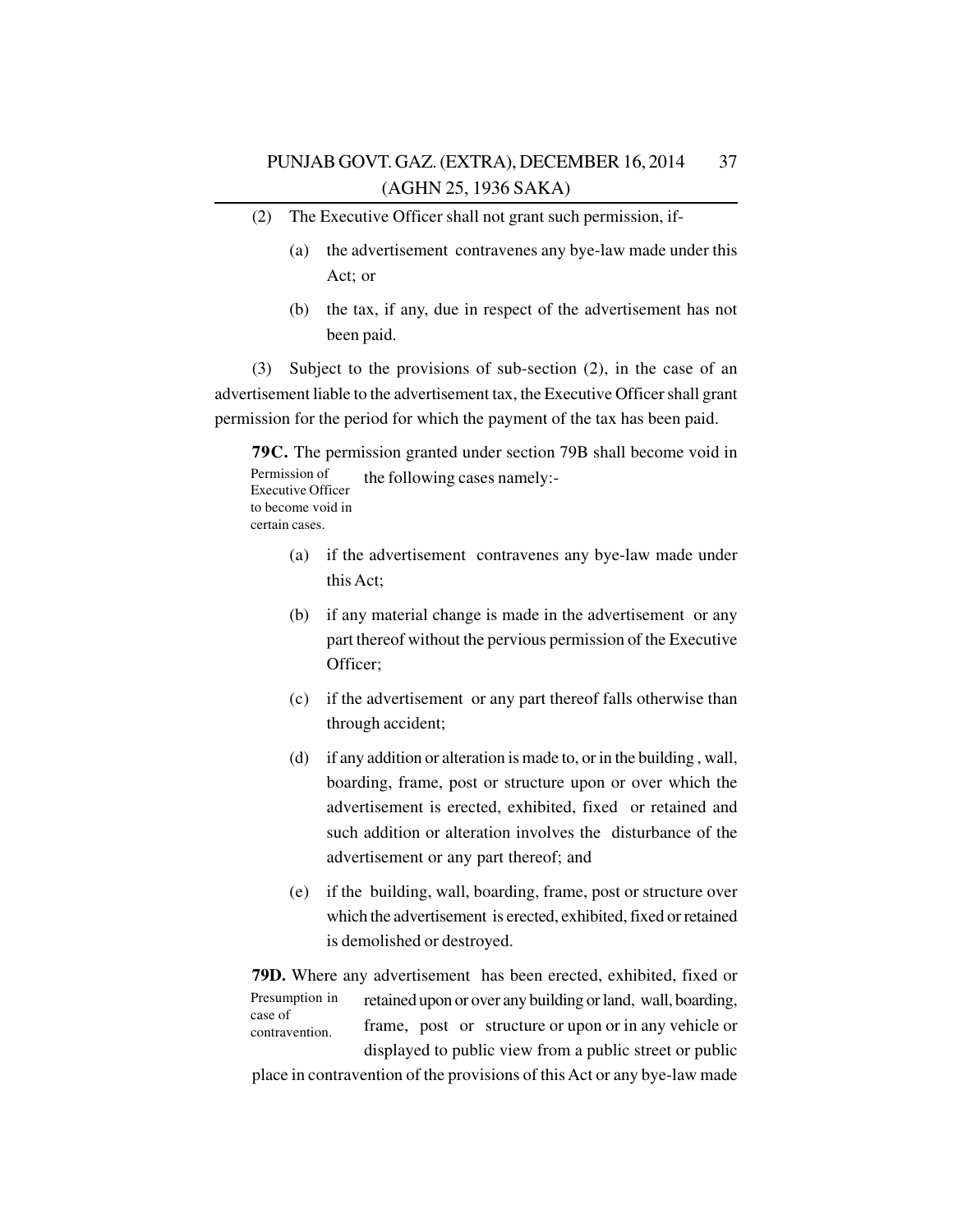thereunder, it shall be presumed, unless and until contrary is proved, that the contravention has been committed by the person or the persons on whose behalf the advertisement purports to be or the agents of such person or persons.

**79E.** if any advertisement is erected, exhibited or fixed, retained in contravention of the provisions of section 79B, the Executive Officer may require the owner or occupier of the building or land, wall, boarding, frame, post, or structure or vehicle upon, or over or in which the same is erected, exhibited, fixed or retained, to take down or remove such advertisement or may enter any building or land, property or vehicle and have the advertisement dismantled, taken down or removed or spoiled, defaced or screened.". Power of Executive Officer in case of contravention

5. In the principal Act, in section 199, for the words 'five hundred rupees' and 'five rupees', the words 'ten thousand rupees' and 'five hundred rupees' shall be substituted respectively. Amendment in section 199 of Punjab Act 3 of 1911.

## **SHIVRAJ V. PATIL,**

Governor of Punjab.

## **H.P.S. MAHAL,**

Secretary to Government of Punjab, Department of Legal and Legislative Affairs.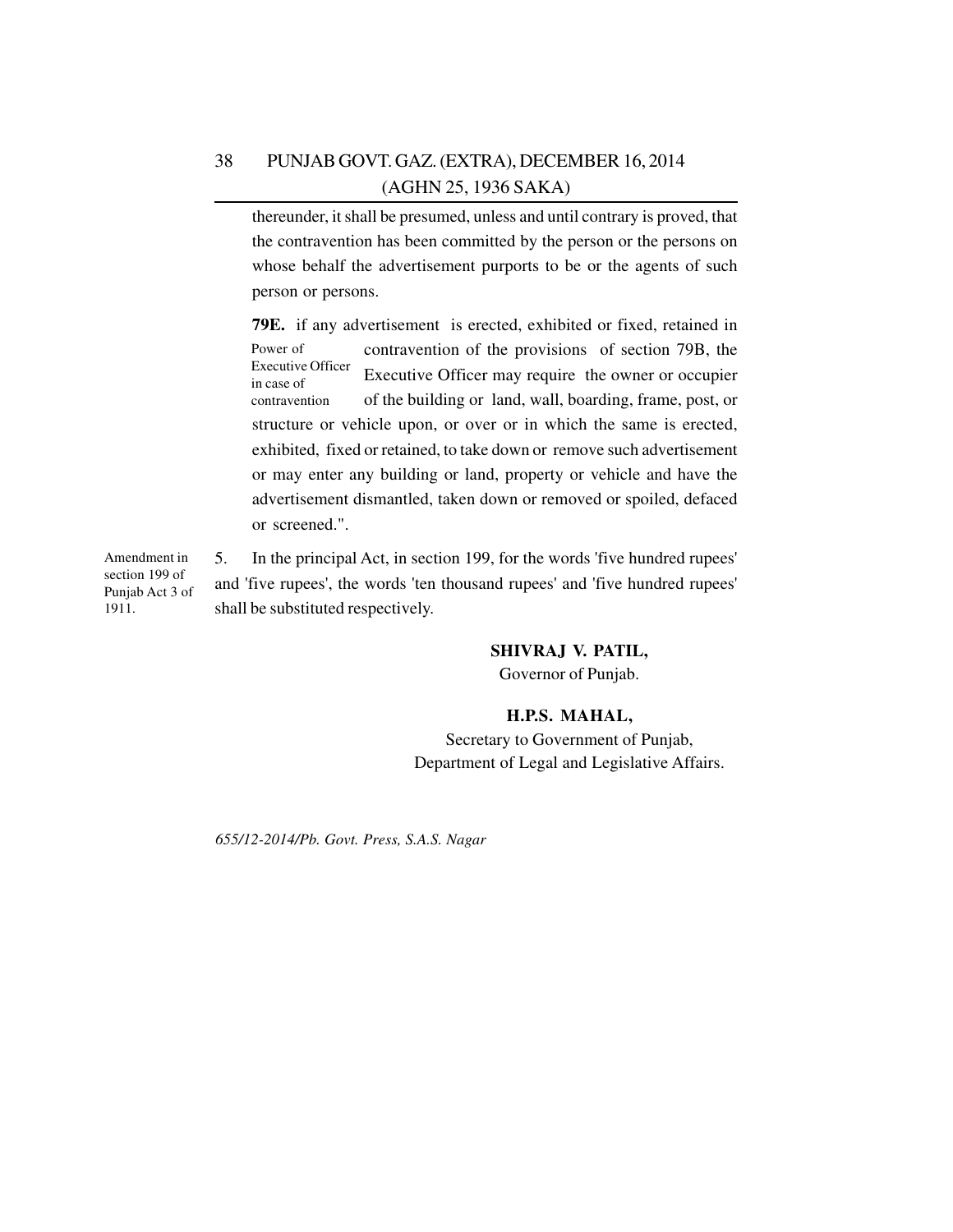## **PART II**

## **GOVERNMENT OF PUNJAB**

DEPARTMENT OF LEGAL AND LEGISLATIVE AFFAIRS, PUNJAB **NOTIFICATION**

The 16th December, 2014

**No.39-Leg./2014.-**The following Ordinance of the Governor of Punjab promulgated under clause (1) of article 213 of the Constitution of India on the 11th Day of December, 2014, is hereby published for general information:-

## **THE PUNJAB MUNICIPAL CORPORATION (SECOND AMENDMENT) ORDINANCE, 2014 (Punjab Ordinance No. 6 of 2014)**

## AN

### ORDINANCE

further to amend the Punjab Municipal Corporation Act, 1976.

Promulgated by the Governor of Punjab in the Sixty-fifth Year of the Republic of India.

Whereas the Legislative Assembly of the State of Punjab is not in session and the Governor is satisfied that circumstances exist, which render it necessary for him to take immediate action;

Now, therefore, in exercise of the powers conferred by clause (1) of article 213 of the Constitution of India, the Governor of Punjab is pleased to promulgate the following Ordinance, namely:-

1. (1) This Ordinance may be called the Punjab Municipal Corporation Short title and (Second Amendment) Ordinance, 2014. commencement.

(2) It shall be deemed to have come into force on and with effect from the first day of April, 2014.

2. In the Punjab Municipal Corporation Act, 1976 (hereinafter referred to Amendment in as the principal Act), in section 2 after clause (17), the following clause shall  $\frac{\text{section 2 of}}{\text{P}}$ be inserted, namely:– Punjab Act 42 of 1976.

"(17-A) "flat" means an apartment, which may be called block, chamber, dwelling unit, lot, premises, suite, tenement, unit or by whatever any other name, a separate and self contained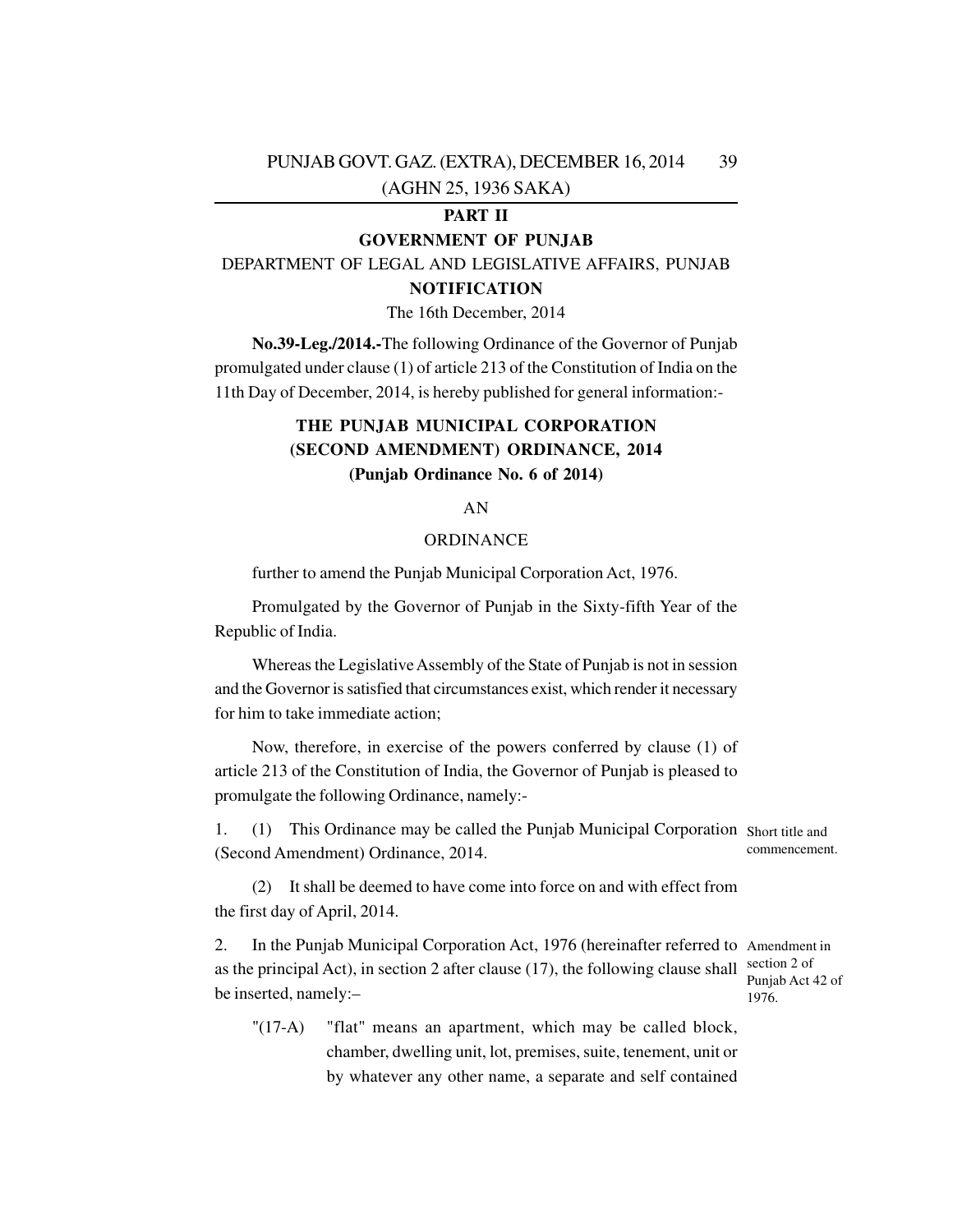part of any property, including one or more rooms or enclosed spaces, located on one or more floors, or any part or parts thereof, in a building, or in a portion of land, used or intended to be used for residence, or for any other type of independent use ancillary to the residential purpose, and with a direct exit to a public street, road or to a common area leading to such street, road, and includes any garage or room, whether or not adjacent to the building in which such apartment is located for the use by the owner of such apartment for parking any vehicle or for the residence of any domestic servant employed in such apartment;".

Amendment in section 90 of Punjab Act 42 of 1976.

3. In the principal Act, in section 90, for sub-section (3-A), the following sub-section shall be substituted, namely: -

"(3-A) (i) Notwithstanding anything contained in this Act and subject to any general or special orders which the Government may make in this behalf, and to the rules, a Corporation may, from time to time for the purposes of this Act, and in the manner directed by this Act, impose in the whole or any part of the City a tax payable by the owner of a land or building at such rate as may be specified under section 97:

Provided that in the case of land or building occupied by tenants in perpetuity, the tax shall be payable by such tenants.

- (ii) Notwithstanding anything contained in clause (i),-
	- (A) no tax shall be leviable on vacant land, and land and/or building,-
		- I. exclusively used for,-
			- (i) religious purposes, religious rites, religious ceremonies, religious festivals;
			- (ii) cremation grounds, burial grounds;
			- (iii) gaushalas, stray animal care centers;
			- (iv) historical and heritage buildings, so notified by the State Government, Central Government or United Nations Educational, Scientific and Cultural Organization;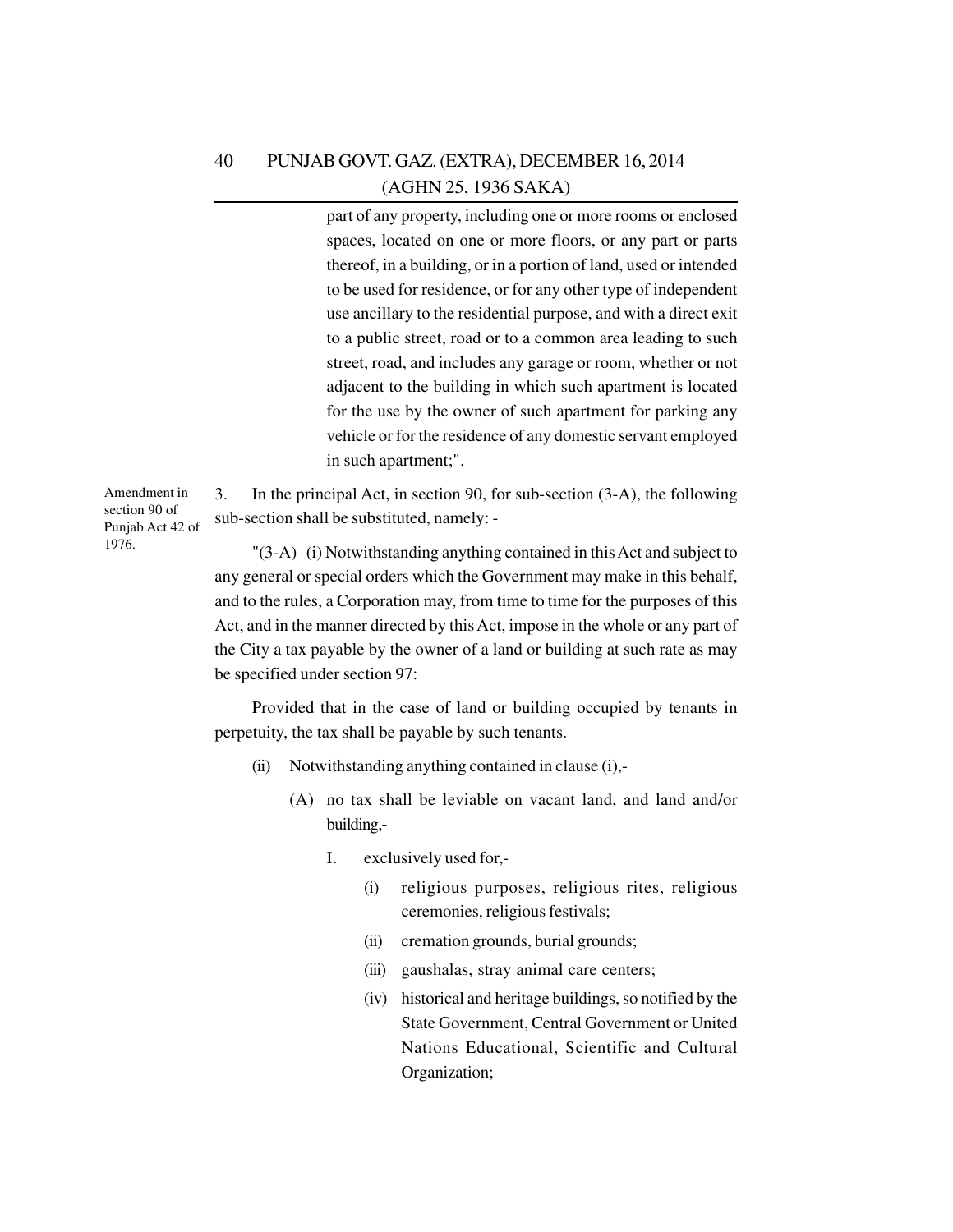| PUNJAB GOVT. GAZ. (EXTRA), DECEMBER 16, 2014 | 41 |
|----------------------------------------------|----|
| (AGHN 25, 1936 SAKA)                         |    |

|     | old age homes, homes for disabled, homes for<br>(v)                                                                                                                        |
|-----|----------------------------------------------------------------------------------------------------------------------------------------------------------------------------|
|     | orphans and homes for destitute;                                                                                                                                           |
|     | the land or building owned and used by the<br>(vi)<br>Corporation;                                                                                                         |
|     | (vii) the land or building used for Schools and Colleges<br>owned or aided by the State Government;                                                                        |
|     | (viii) the land or building of Hospitals or Dispensaries<br>owned by the State Government;                                                                                 |
|     | parking space (only in respect of multi-storey flats<br>(ix)<br>or buildings); and                                                                                         |
|     | land used for agricultural or horticultural purposes;<br>(x)                                                                                                               |
| П.  | belonging to units or projects covered under the 'Fiscal<br>Incentives for Industrial Promotion-2013' as notified by<br>the Government of Punjab, Department of Industries |
|     | and Commerce, vide No. CC/FIIP/2013/5343 dated 5th<br>December, 2013, the exemption shall be available to such                                                             |
|     | Units or Projects subject to the terms and conditions set                                                                                                                  |
|     | and to the extent indicated therein, on production of a                                                                                                                    |
|     | certificate from the nodal agency specified in the said<br>Notification;                                                                                                   |
| Ш.  | pertaining to residential houses (without any condition                                                                                                                    |
|     | of storeys) measuring 50 square yards or below or single                                                                                                                   |
|     | storey residential houses (inclusive of mumti and water                                                                                                                    |
|     | tanks) measuring 125 square yards or below or                                                                                                                              |
|     | residential flats having super covered area measuring<br>500 square feet or below;                                                                                         |
| IV. | in the area falling within a newly constituted Corporation                                                                                                                 |
|     | on or after the first day of April, 2014, for a period of                                                                                                                  |
|     | three years to be reckoned from the date of such<br>constitution;                                                                                                          |
| V.  | in the area falling within a Corporation which was                                                                                                                         |
|     | constituted prior to the first day of April, 2014 but had                                                                                                                  |
|     | not completed three years on this date, for a period of                                                                                                                    |
|     | three years to be reckoned from the said date;                                                                                                                             |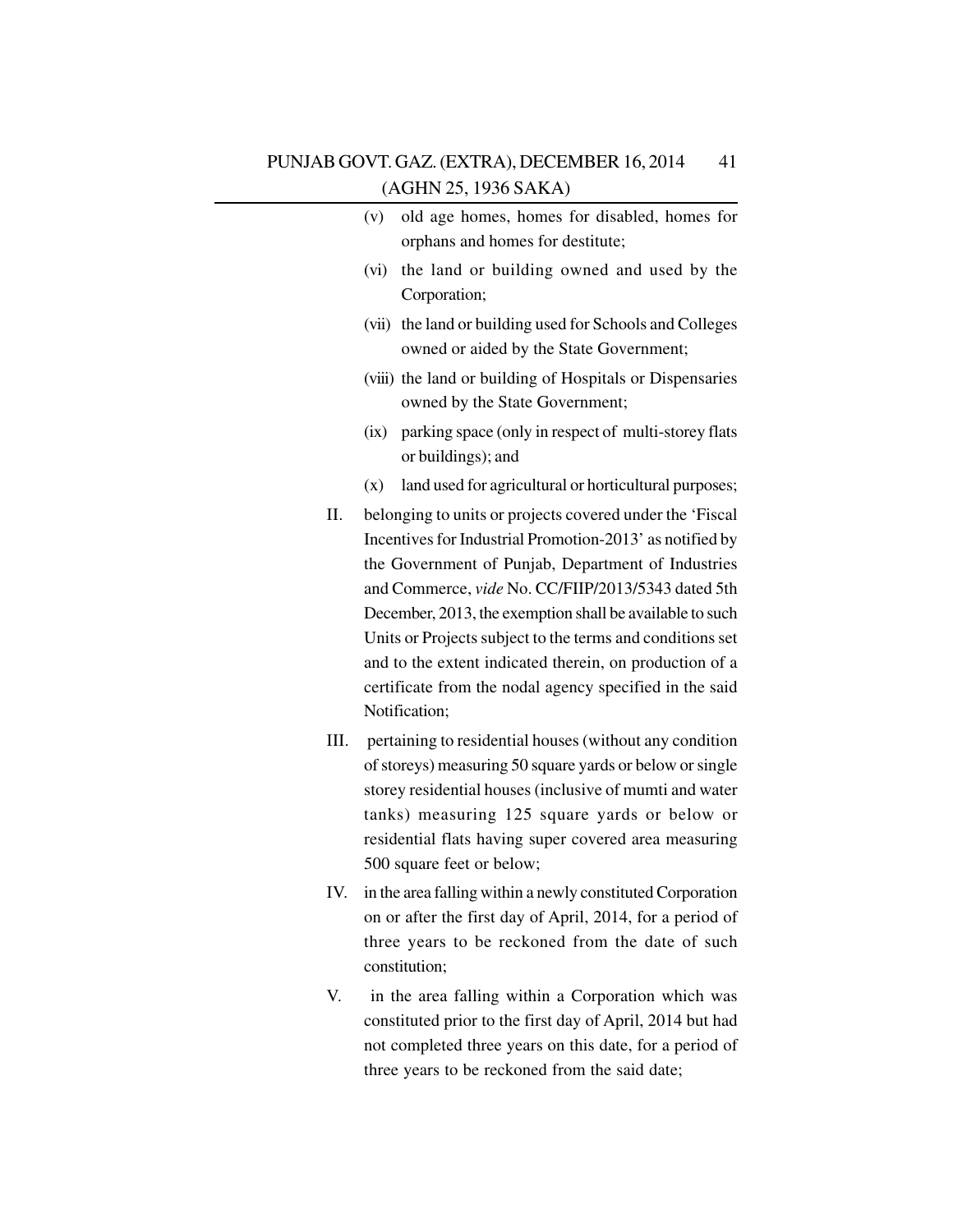- VI. in the area included in a Corporation on or after the first day of April, 2014, for a period of three years to be reckoned from the date of such inclusion;
- VII. in the area which was included in a Corporation within the period of three years prior to the first day of April, 2014 but had not completed three years on this date, for a period of three years to be reckoned from the said date;
- VIII. owned by the following categories of persons:-
	- (i) Freedom Fighters, who are receiving pension as such from the Central Government or the State Government or both, as the case may be;
	- (ii) Persons living below poverty line who possess requisite card, issued in support thereof; and
	- (iii) Persons, who had served, or are serving, in any rank, whether as a combatant or a non-combatant, in the Naval, Military or Air Forces of the Union of India;

Explanation:- The expression 'vacant land' shall construe the land comprising any plot which does not contain any structure, may be pucca or kacha.

- (B) the land and/or building owned by the following categories of persons shall be exempted for the payment of tax of five thousand rupees per financial year:-
	- (i) Widows; and
	- (ii) Handicapped persons, who are as if being assesses entitled for the time being to the benefits of deduction under section 80 U of the Income Tax Act, 1961;
- (C) the land and/or building of all educational institutions, other than Governmental and Government aided, shall be exempt for the payment of fifty percent of the tax assessed for a financial year: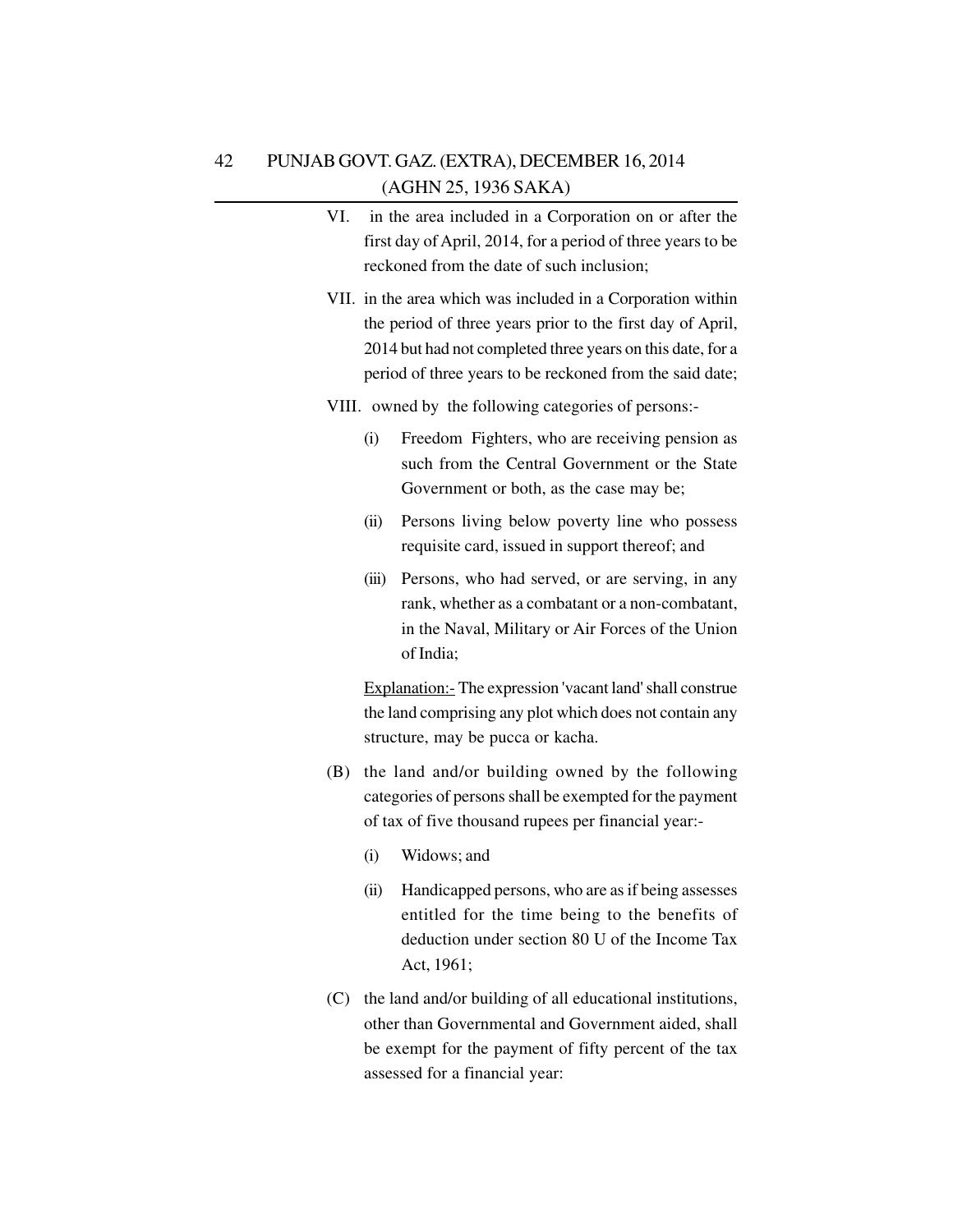Provided that if it appears to the State Government to be expedient and necessary, at any time, it may review the exemptions so granted, by an order to be published in the Official Gazette.".

4. In the principal Act, in section 97, for sub-section (1) the following sub-Amendment in section shall be substituted, namely:-

section 97 of Punjab Act 42 of

"(1) The tax payable on land and buildings shall be levied at such <sup>1976.</sup> rate and shall be calculated in such manner as the State Government may specify, by notification published in the Official Gazette:

Provided that the owner or the occupier, as the case may be, shall be at liberty to pay the tax on land and/or building for the year 2014-15 as per the calculations to be made in accordance with the provisions either of the principal Act, as amended by the Punjab Municipal Corporation (Amendment) Act, 2014 (Punjab Act No. 19 of 2014), or of the Punjab Municipal Corporation (Second Amendment) Ordinance, 2014, as he thinks appropriate.".

5. In the principal Act, in section 122, in sub-section (1), in the proviso, Amendment in clause (a) shall be omitted. section 122 of

Punjab Act 42 of 1976.

6. In the principal Act, in section 400, for the words "five hundred rupees" Amendment in and "twenty rupees" wherever occurring, the words "twenty thousand rupees" and "five hundred rupees" shall be substituted respectively. section 400 of Punjab Act 42 of 1976.

7. In the principal Act, in the THIRD SCHEDULE, in the table, for section Amendment in 123 and the entries relating thereto, the following section and entries shall be substituted, namely:- Third schedule of Punjab Act 42 of 1976.

"Section 123 Prohibition of advertisement 50,000 500.". without permission

**SHIVRAJ V. PATIL,**

Governor of Punjab.

**H.P.S. MAHAL,** Secretary to Government of Punjab,

Department of Legal and Legislative Affairs.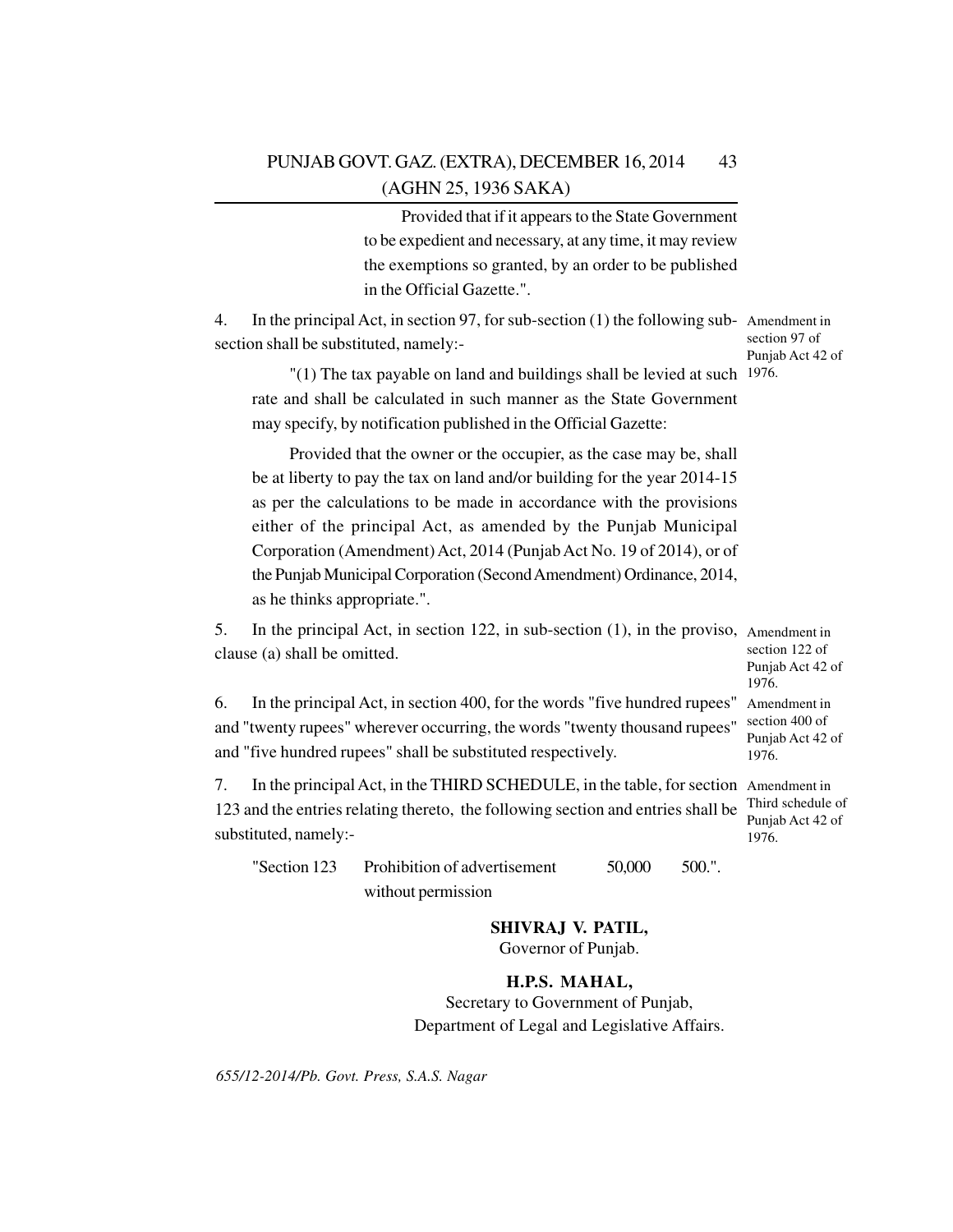## **PART IV**

## HIGH COURT OF PUNJAB AND HARYANA AT CHANDIGARH

#### **CORRECTION SLIP**

## The 8th December, 2014

**No. 34/Rules/II.D4.-**Rule 1 of Chapter-I, Part-A of Volume-3 of the High Court Rules and Orders is amended in the following terms:-

"There shall be uniform Court timings and office timings in all Subordinate Courts of the State of Punjab, Haryana and U.T. Chandigarh w.e.f. 16.7.2014 as follows:-

| Court Timings -  | 09:30 A.M. to 04:00 P.M.     |
|------------------|------------------------------|
| Office Timings - | $09:30$ A.M. to $05:00$ P.M. |
| Lunch Break      | $01:00$ A.M. to $01:30$ P.M. |

However, second and fourth Saturdays of each month shall be observed as holiday."

## **BY ORDER OF HON'BLE THE CHIEF JUSTICE AND JUDGES**

**Sd/- PUNEESH JINDIA,** Registrar (Rules), For Registrar General.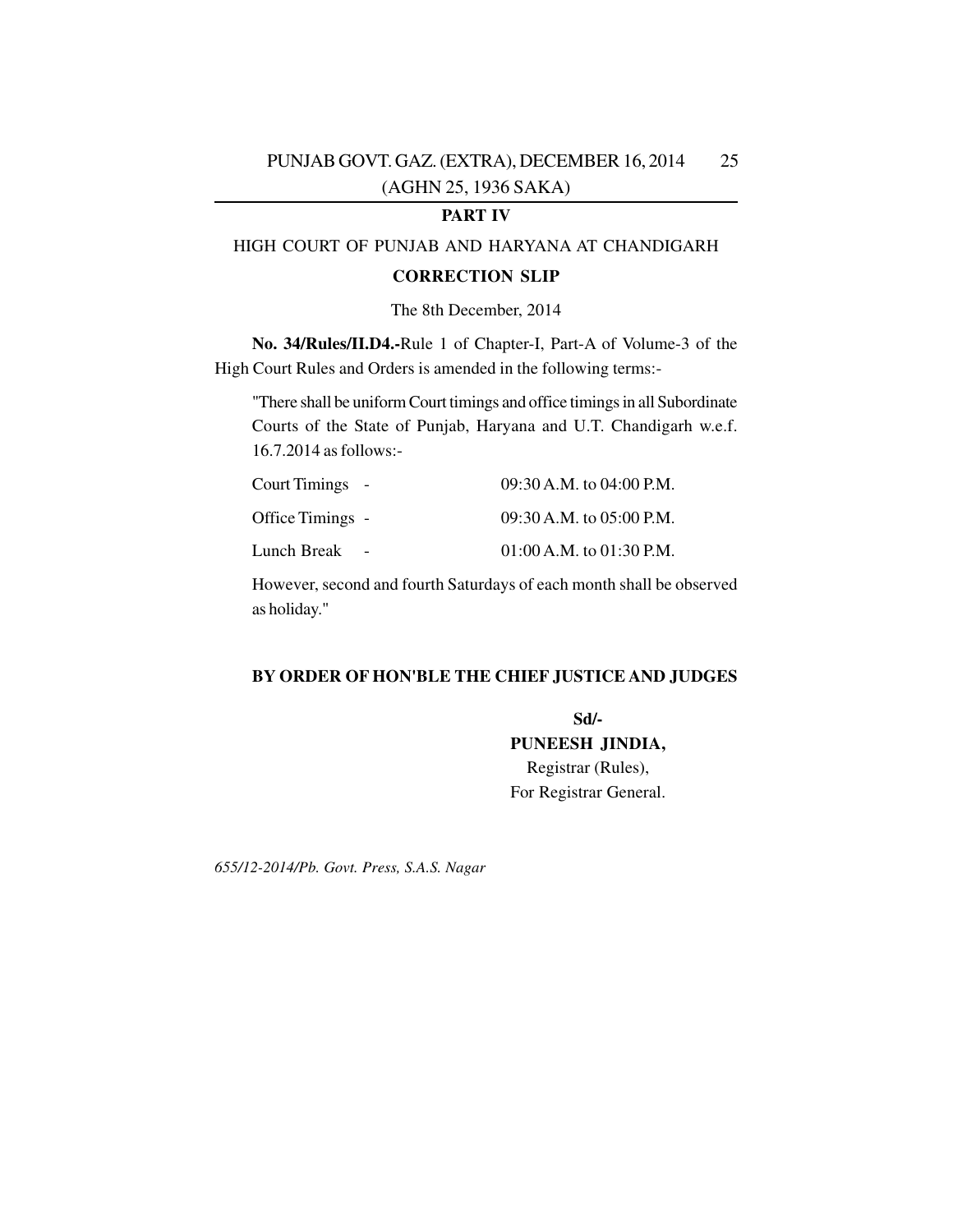## **PART IV**

## HIGH COURT OF PUNJAB AND HARYANA AT CHANDIGARH

#### **CORRECTION SLIP**

## The 8th December, 2014

**No. 69/Rules/II.D4.-**Rule 1 of Chapter-1, Part-A of Volume-I of the High Court Rules and Orders is amended as under:-

"There shall be uniform Court timings and office timings in all Subordinate Courts of the State of Punjab, Haryana and U.T. Chandigarh w.e.f. 16.7.2014 as follows:-

| Court Timings -  | $09:30$ A.M. to $04:00$ P.M. |
|------------------|------------------------------|
| Office Timings - | $09:30$ A.M. to $05:00$ P.M. |
| Lunch Break      | $01:00$ A.M. to $01:30$ P.M. |

However, second and fourth Saturdays of each month shall be observed as holiday."

## **BY ORDER OF HON'BLE THE CHIEF JUSTICE AND JUDGES**

**Sd/- PUNEESH JINDIA,** Registrar (Rules), For Registrar General.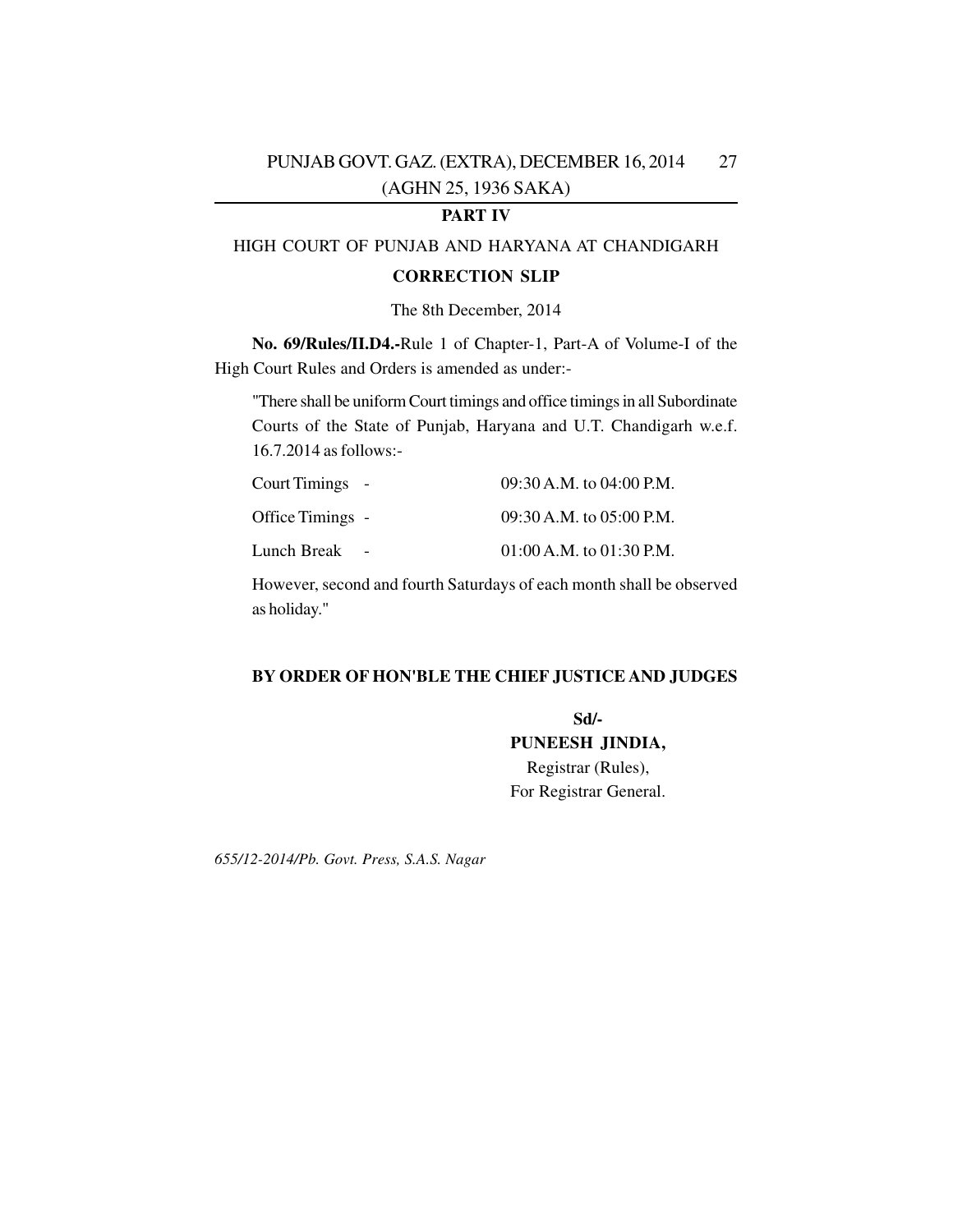Regd. No. NW/CH-22 Regd. No. CHD/0092/2012-2014

*Price : Rs 2.70*



# Punjab Government Gazette

## **EXTRAORDINARY**

*Published by Authority*

CHANDIGARH, TUESDAY, DECEMBER 16, 2014 (AGRAHAYANA 25, 1936 SAKA)

|            | LEGISLATIVE SUPPLEMENT                                                                                                                                                     |                    |
|------------|----------------------------------------------------------------------------------------------------------------------------------------------------------------------------|--------------------|
|            | <b>Contents</b>                                                                                                                                                            | Pages              |
| Part - I   | Acts                                                                                                                                                                       |                    |
|            | Nil                                                                                                                                                                        |                    |
| Part - II  | <b>Ordinances</b>                                                                                                                                                          |                    |
|            | The Punjab Municipal (Second Amendment)<br>1.<br>Ordinance, 2014                                                                                                           |                    |
|            | (Punjab Ordinance No. 5 of 2014)                                                                                                                                           | $.31-38$           |
|            | The Punjab Municipal Corporation (Second<br>2.<br>Amendment) Ordinance, 2014                                                                                               |                    |
|            | (Punjab Ordinance No. 6 of 2014)                                                                                                                                           | $\therefore$ 39-43 |
| Part - III | <b>Delegated Legislation</b>                                                                                                                                               |                    |
|            | Nil                                                                                                                                                                        |                    |
| Part - IV  | <b>Correction Slips, Republications and</b>                                                                                                                                |                    |
|            | <b>Replacements</b>                                                                                                                                                        |                    |
|            | Correction Slip No. 34/Rules/II.D4, dated<br>1.<br>the 8th December, 2014, containing<br>amendment in Rules 1 of Chapter-I, Part-<br>A of Volume-3 of the High Court Rules |                    |
|            | and Orders.                                                                                                                                                                | 25                 |
|            |                                                                                                                                                                            |                    |

( cxlviii )